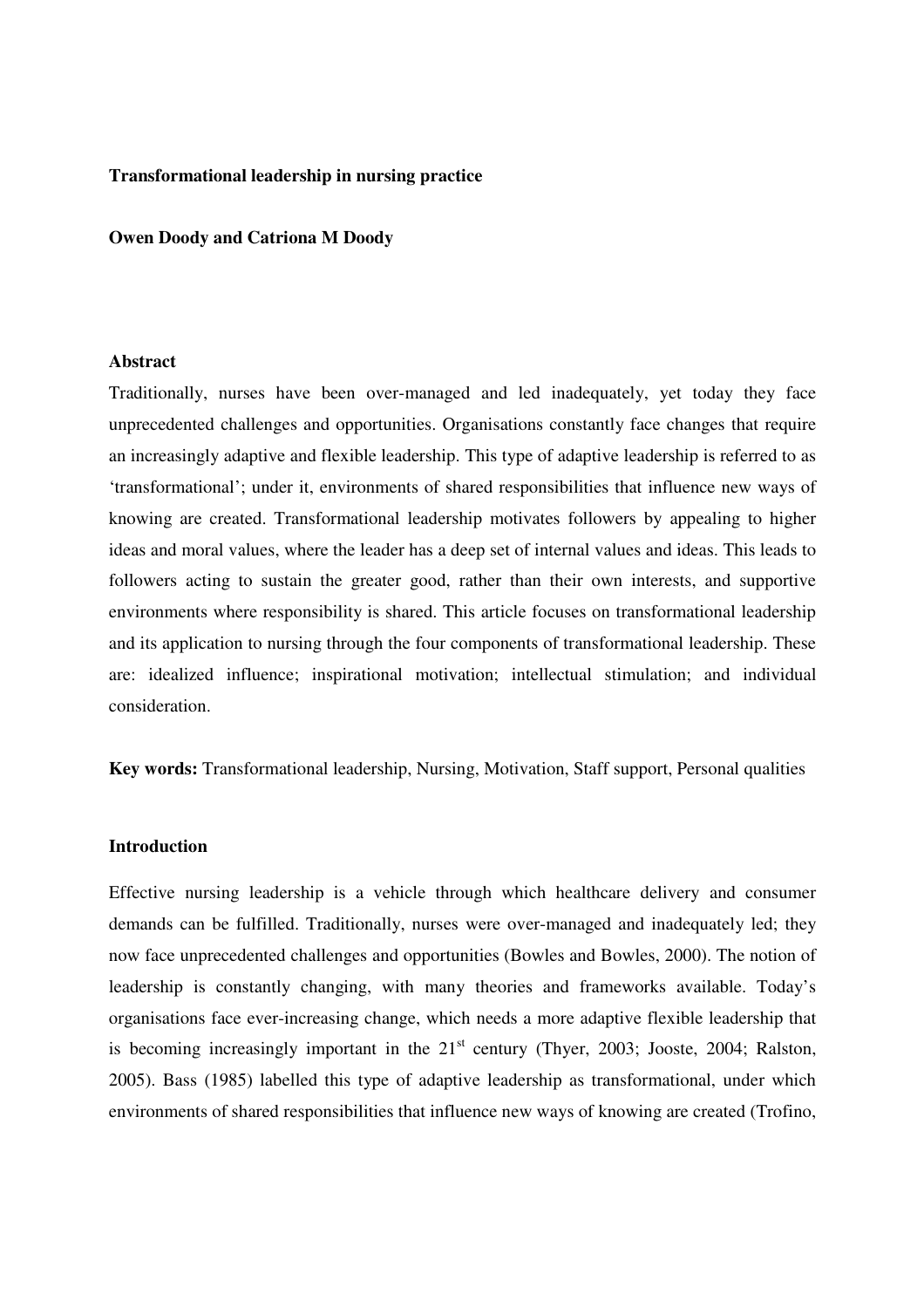2000). Transformational leadership was first defined by Downton (1973) but it was the work of Burns (1978) that gained most currency. Burns distinguished between transactional and transformational leadership, feeling that one prohibits the other and that they are at opposite ends of a continuum (Gellis, 2001; Judge and Piccolo, 2004). However, good leaders demonstrate both transactional and transformational characteristics (Judge and Piccolo, 2004), requiring a marriage of both styles complementing and enhancing each other (Bryant, 2003; Rolfe, 2011).

Transformational leadership is a process that motivates followers by appealing to higher ideas and moral values where the leader has a deep set of internal values and ideas and is persuasive at motivating followers to act in a way that sustains the greater good rather than their own interests (Burns, 1978). Transformational leaders make it safe for staff to risk and extend the boundaries of thinking and doing, creating ample conditions for energy, creativity and innovation to emerge (Porter-O'Grady, 1997), where supportive environments of shared responsibility are created (Ward, 2002; Bally, 2007). Transformational leadership is viewed as the most effective model of leadership because, while it recognises the importance of rewards, it goes further to satisfy the higher needs of the follower by engaging this person emotionally and intellectually (Surakka, 2008). This article focuses on transformational leadership and its application to nursing through the four components of transformational leadership identified by Bass (1995; 1998), Hall et al (2002) and Barbuto (2005): idealised influence; inspirational motivation; intellectual stimulation; and individual consideration.

## **Idealised influence**

Idealised influence builds confidence, admiration, respect and trust (Bass et al, 2003), providing employees with a sense of mission (Northouse, 2010). For this to occur, nurse leaders need to be role models who their staff seek to emulate (Hay, 2006; Ilies et al, 2012). When a leader is a role model for staff, it becomes less likely that there will be resistance to change or new initiatives that are to be implemented (Wang et al, 2011). This idealised influence can be encapsulated in the philosophy and ethos of the service/unit and its mission statement. The leader should ideally involve staff, families and service users in the design and implementation of these statements.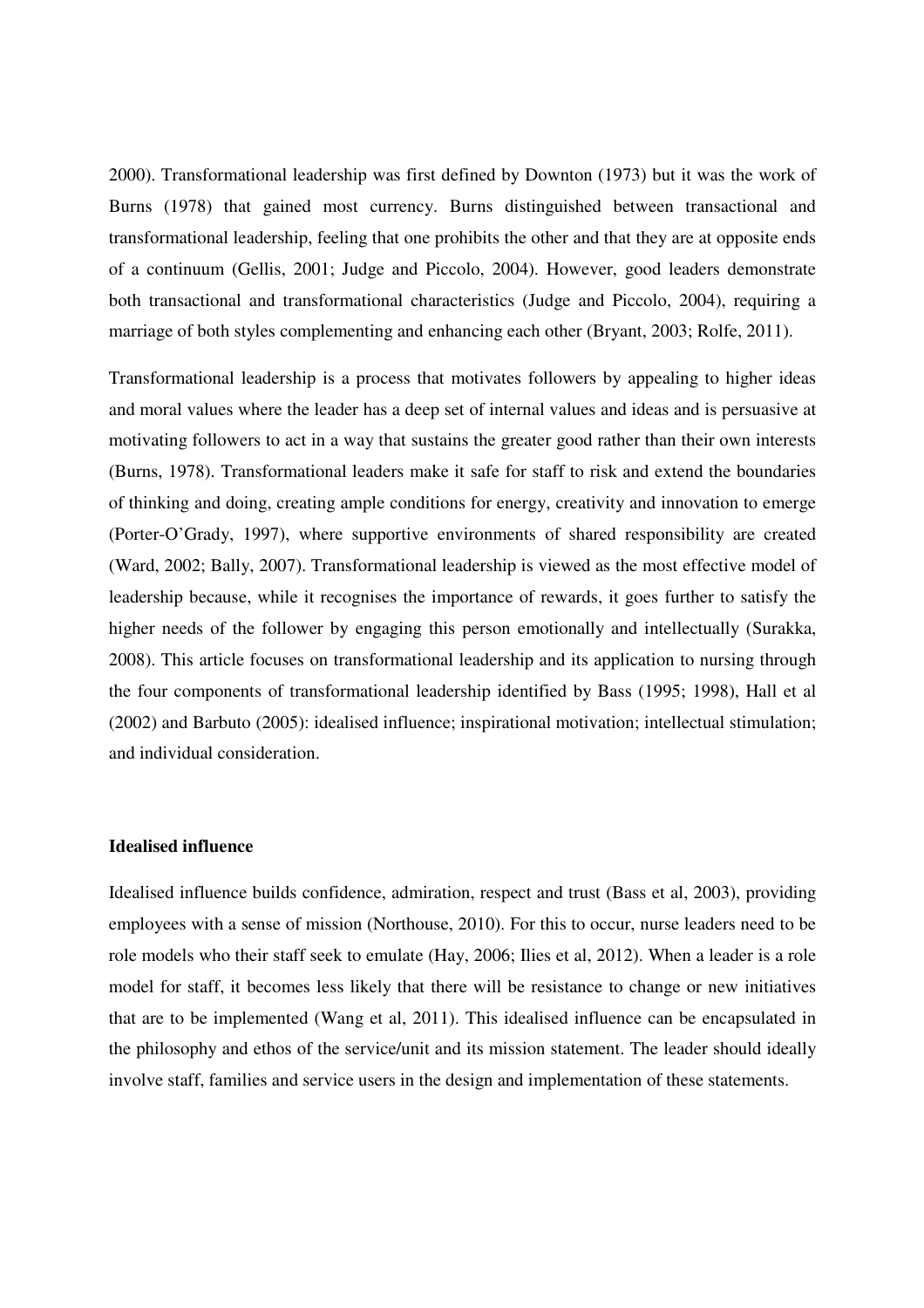However, even with this shared vision, leaders as role models may find it difficult to involve others in the mission statement. Historically, staff were promoted on their seniority, ability to mirror elements of supervisors and to conform to rules and regulations of the organisation (Porter-O'Grady, 1992). This historic selection process allowed for continuity and posed little threat to the viability of organisations; as most managers within this system gained their expertise and skill on the job, there was a tendency for them to reflect the existing hierarchical approach (Porter-O'Grady, 1992; Murphy, 2005). To understand the present and future of nurse management, we need to understand its past and recognise some organisations are only now moving beyond the effects of this historic process. Just as nurses need to continuously update their knowledge and act from an evidence-based approach rather than practice wisdom (Doody and Doody, 2011), the same is true when it comes to nursing leaders. For nurse leaders to be effective, they have to be charismatic; charisma is based on personal attributes such as charm, persuasiveness, self-confidence and extraordinary ideas that arouse affection and commitment to the vision and goals to which the leader aspires (Ward, 2002; Sullivan and Decker, 2009). Nurse leaders should be admired for their high moral standing and sense of mission (Bass, 1995; Northouse, 2010). This can be exhibited in their approach and consistency in approach when managing staff and staff issues.

Within nursing, there are leaders at many levels, such as those in direct leadership roles at a unit level and those in higher leadership roles at a service level. This can often lead to conflict and control-seeking, especially when final decisions need to be made. While staff ideas are transmitted through the direct leadership roles, it can place direct leaders in a vulnerable position when they are striving to meet the needs of staff and clients, but are restricted by the upper leaders who have a greater emphasis on the strategic and organisational issues; this often results in actions and decisions being blocked due to budgetary constraints or other matters of which the direct leader is unaware of. While direct leaders offer guidance and support to their staff, they are in a difficult position as they have to balance the support required by staff with their own vision and goals with how these fit with the overall organisation leadership style, vision and goals (Casida and Parker, 2011). They have to be confident and communicate their vision to staff while also identifying the constraints within their role when a shared vision runs into difficulty.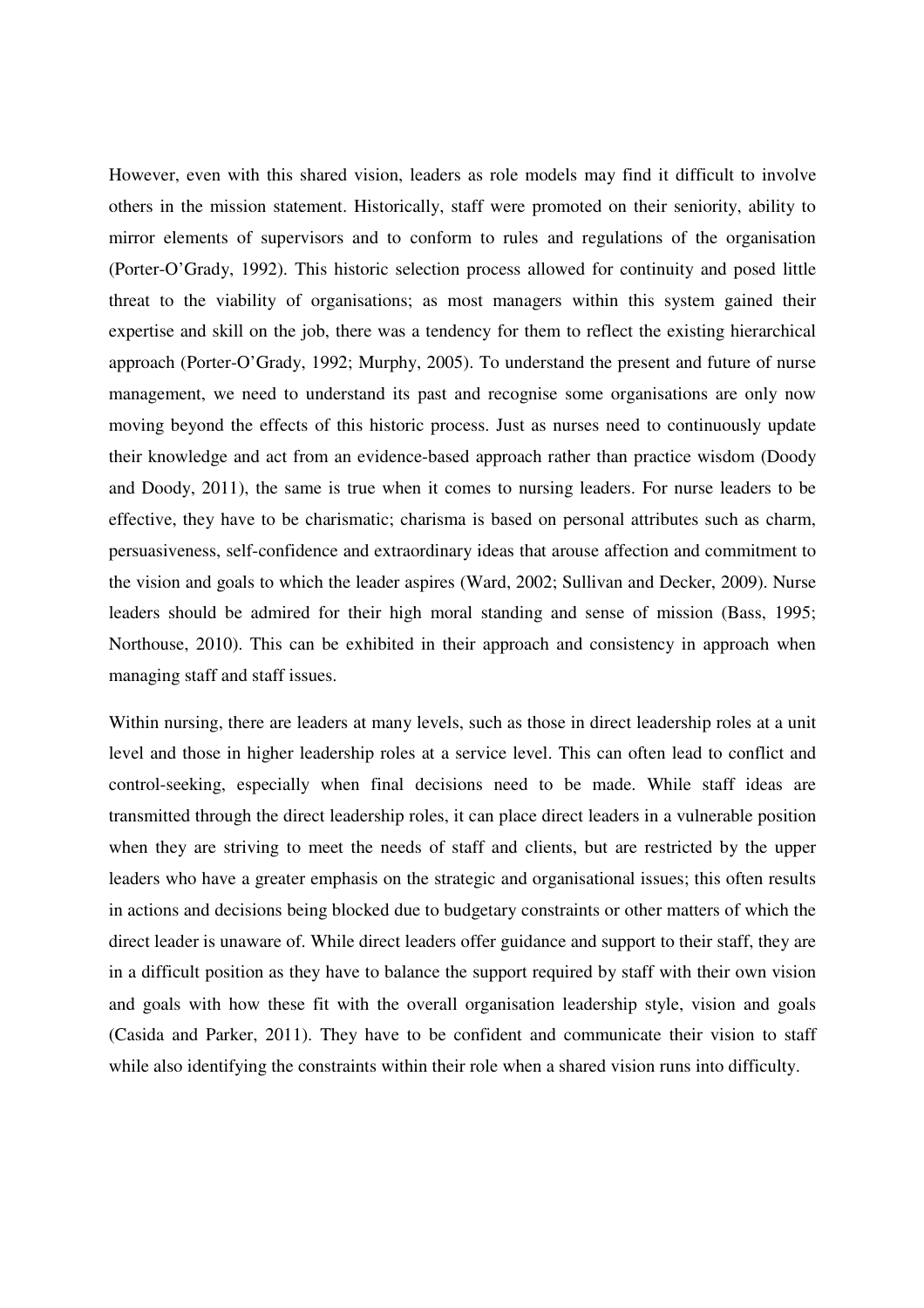### **Inspirational motivation**

Inspirational motivation involves encouraging others to achieve the goals and aspirations of the organisation while also achieving their own aims (Bally, 2007). Motivation is, without doubt, an important element of healthcare, as motivation affects performance and client care (Sullivan and Decker, 2009). Leaders communicate high expectations to employees, inspiring them through motivation to share the vision of the organisation (Northouse, 2010; Carney, 2011). Nurse leaders should ensure frontline staff are represented on committees where executive decisions are made in an organisation. There is a tendency in some organisations to equate direct leaders as representative of frontline staff; however, as identified earlier, these leaders have difficulties balancing all perspectives. Ensuring frontline staff are represented on committees provides responsibilities as well as opportunities for learning new skills and to be empowered (Laschinger et al, 2003; Scherb et al, 2011).

While many authors have examined motivation and have developed theories about it, these can be generally be divided into two distinct groups: content theories; and process theories (Sullivan and Garland, 2010). Content theories focus on individual needs and what satisfies these needs. Perhaps the best known is Maslow's (1954) hierarchy of needs, under which satisfaction of needs on one level activates a need at the higher level. Organisations that offer permanent, parttime and job-sharing roles to create a family-friendly workplace increase job satisfaction and have staff who strive for a connective relationship to the service (Sullivan and Decker, 2009). Process theories emphasise how motivation works to steer an individual into performance, helping leaders to predict employee behaviour in certain circumstances. Examples include reinforcement theory, equity theory and goal-setting theory (Sullivan and Decker, 2009). Nurse leaders need to support in-service education and training for all levels of staff involved in care provision, based on identified needs and continuing education development relevant to areas of practice. Also, nurse leaders should ensure that all new members of staff are given an orientation period to the unit, its vision, goals and expectations.

There may be no correct theory of motivation, so leaders should combine theories so their effects complement each other (Moody and Pesut, 2006). Leaders should move out of the realm of pure staff motivation, adopting inspirational leadership as it infuses an intrinsic drive fuelled by a higher purpose, creating enthusiasm and passion, driving staff independently to achieve the goals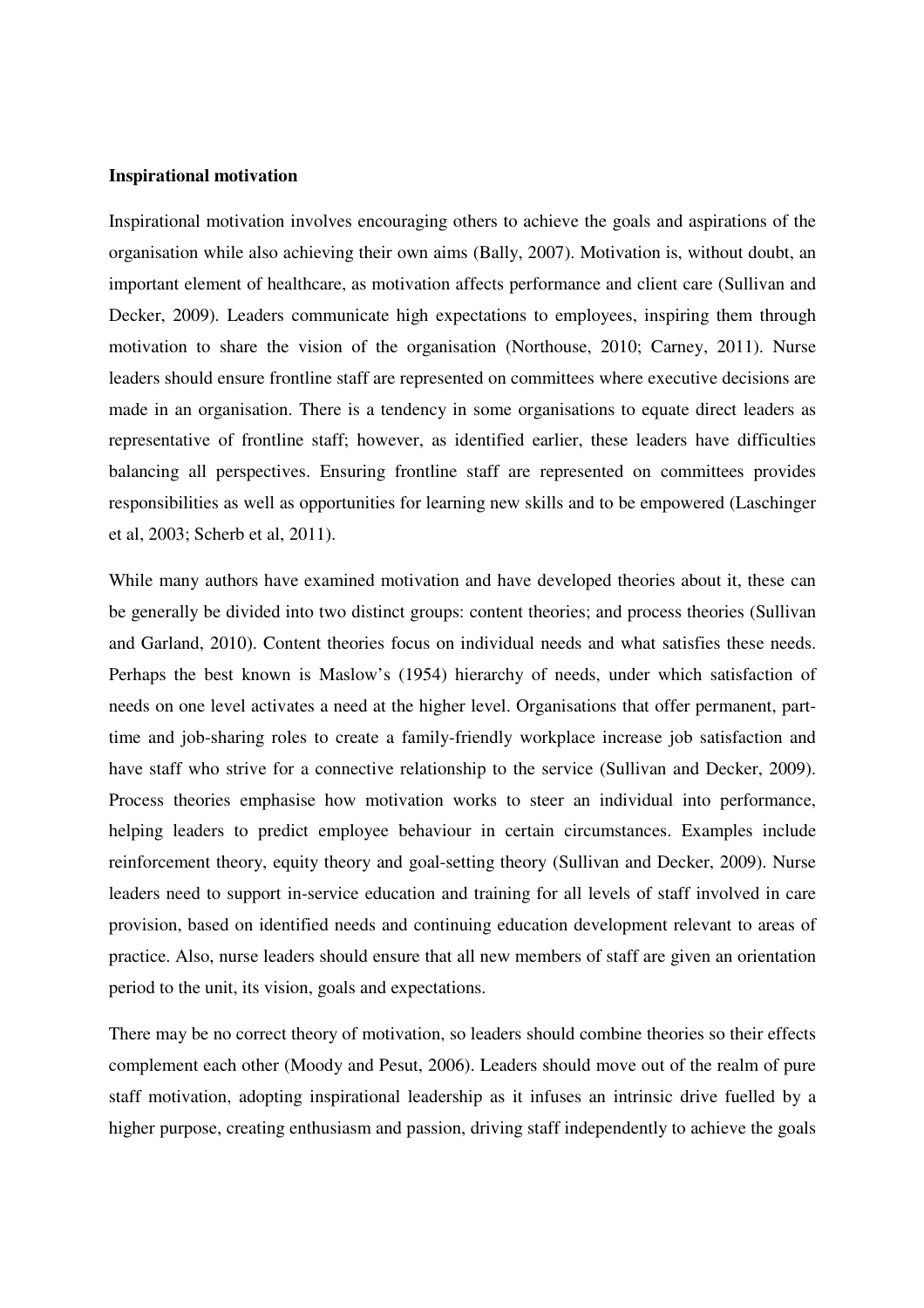of the organisation (Salanova et al, 2011). To be inspirational, nurse leaders need to paint a flowery vision of the future that is more fantasy than reality (Bass, 1997), where followers may be persuaded to sacrifice their own values for the benefit of the organisation or leader (Bass and Steidlmeier, 2006). However, few nursing leaders are truly inspirational, as their leadership skills are formed on the basis of traditional hierarchical systems and practice wisdom (Bishop, 2009). While they strive for effective motivation, leadership training needs to occur to result in a cascading effect to subordinates (Oshagbemi and Gill, 2004; Bass and Riggio, 2006). Employees in an inspired service feel passionate about the ethos and the significance of their work contribution (Moody and Pesut, 2006), where duty becomes pleasure and pleasure is merged with duty (Maslow, 2000; Salanova et al, 2011).

#### **Intellectual stimulation**

Intellectual stimulation encourages staff innovation, challenging the beliefs of staff, the leader and service (Northouse, 2010). Transformational leaders encourage the proposal of new ideas empowering staff to approach problems in new ways using evidence-based practice (Barbuto, 2005; Gheith, 2010). Library, computer and IT facilities should be available, which will reinforce continuing learning to enhance client care and promote best practice. A central consideration of transformational leadership is the formal and informal education/learning of all staff (Dignam et al, 2012) to adjust and keep knowledge in line with service and client expectations (Government of Ireland, 1998) and to encourage staff to be innovative (Northouse, 2010). Practice needs to be evidence-based rather than 'how we always did it' (An Bord Altranais, 2000).

Even though organisations may encourage and support further education informally or formally, there is often no onus on nurses to share their learning with other team members who are not in a position to undertake studies. Therefore, the direct nurse leader should ensure that staff who undertake studies and courses share their knowledge with the team and provide articles or leaflets to support evidence-based practice (Clegg, 2000). While this may be difficult to implement in practice, responsibility should be placed on nurses who receive formal support to disseminate information and knowledge through presentations and methods. This is essential, or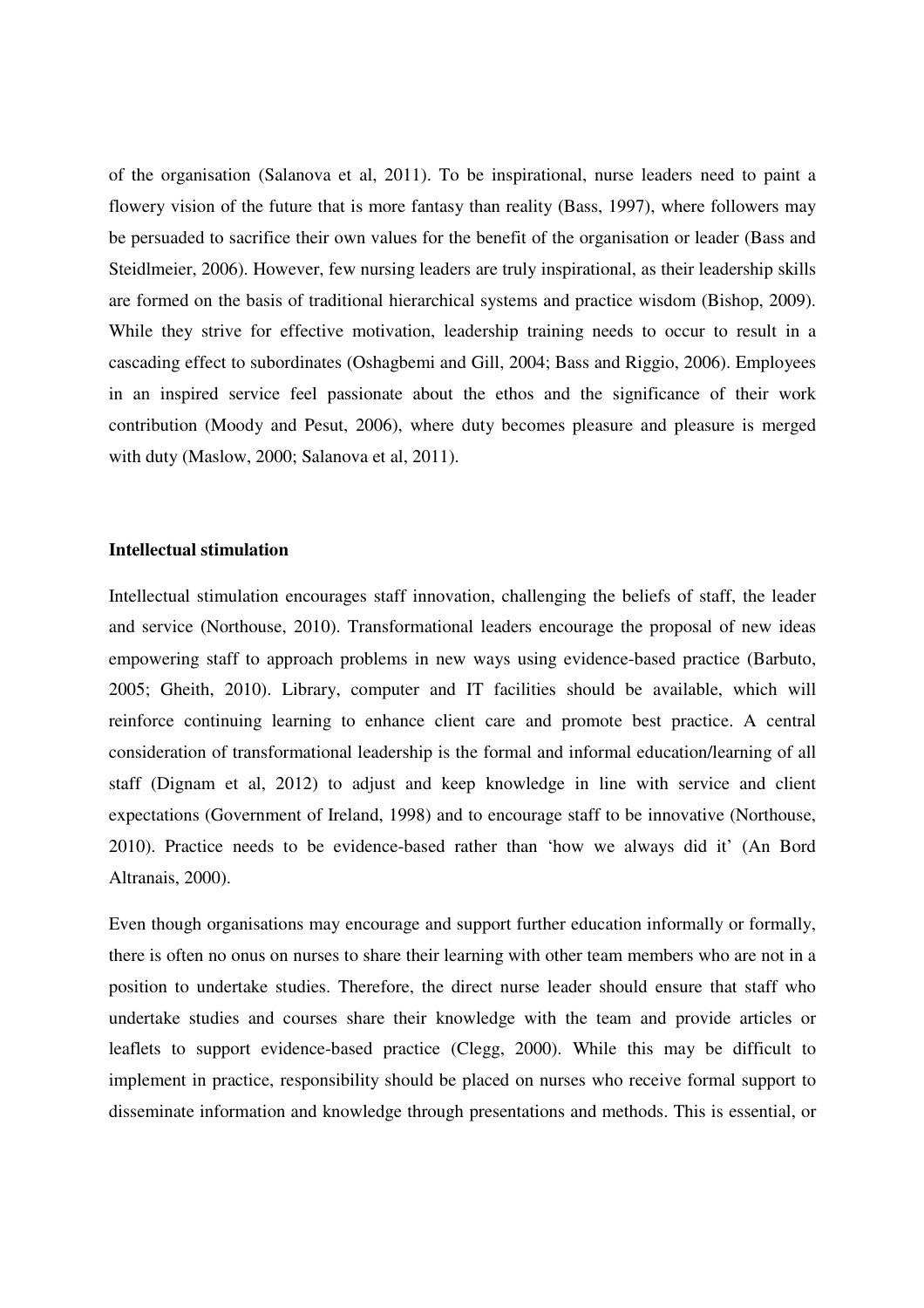team members may feel devalued in comparison with the 'elite' nurse, who receives support; staff will see this dissemination as a means of supporting their advancement within their career pathway. While intellectual stimulation is desirable, in the long term, continuously striving to create new ways of doing things runs the risk of staff stress and burnout (Wang et al, 2011). Additionally, a high employee turnover can result in long-term staff being a part of a motivational chain that is continuously being broken by lack of continuity and familiarity of team members (Force, 2005).

### **Individualised consideration**

Within individualised consideration, leaders encourage and support individuals to reach higher levels of achievement, assisting full actualisation (Northouse, 2010), by the leader acting in an advisory capacity. However, self-actualisation is difficult and often unachievable (Northouse, 2010). Leaders within organisations should care for staff and there should be a strong sense of the leader acting in a supportive role, especially in times of need, as leaders have a duty of care for their staff. Support can take place through regular positive feedback and staff appraisals; if these are not conducted, staff can become devalued and effective members can become tired of carrying other team members, leading to high absenteeism (Weberg, 2010). Leaders who provide positive feedback regarding performance increase self-esteem and performance (Riahi, 2011). Within the appraisal system, the nurse leader should look to draw up personal development plans, along with peer reviews and 360° evaluations (Kerfoot, 2002). Compared to the traditional, singular, top-down method, 360° evaluations are believed to allow for a true evaluation of all team members in a constructive and effective manner. However, they are time consuming, resource intensive and should be treated with great caution. While this format is intended to allow each member to contribute to the appraisal in an open manner and support open and effective team working, unless the aim, ground rules and appropriate facilitation mechanism are in place they can be counterproductive.

Empowerment is one of the fundamental components of the transformational leader (Bowles and Bowles, 2000) whereby staff self-efficacy is increased, enabling them to complete work more successfully (Tomey, 2009). Productive leaders must operate throughout all levels of the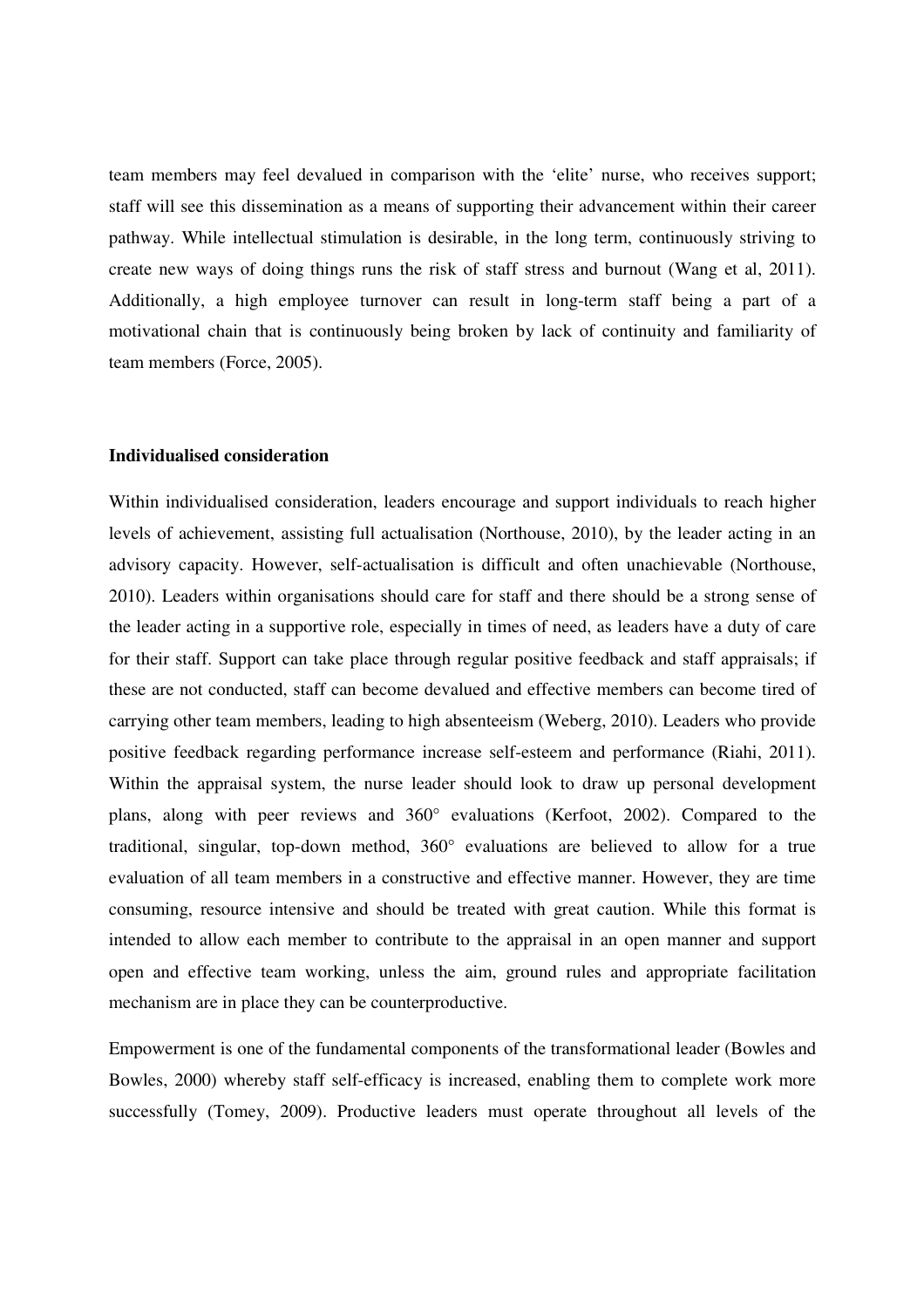organisation for empowerment to be effective (Laschinger et al, 2003). An empowerment strategy comprises many leadership competencies. Table 1 lists some strategies in the literature.

| Sofarelli and Brown (1998) | <b>Contino (2004)</b>                                                                                                                                                |  |  |
|----------------------------|----------------------------------------------------------------------------------------------------------------------------------------------------------------------|--|--|
| 1. Management of attention | 1. Organisational management                                                                                                                                         |  |  |
| 2. Management of meaning   | Managing time                                                                                                                                                        |  |  |
| 3. Management of trust     | Managing information                                                                                                                                                 |  |  |
| 4. Management of self      | Managing human resources                                                                                                                                             |  |  |
|                            | Managing change                                                                                                                                                      |  |  |
|                            | Managing revenue and expenses                                                                                                                                        |  |  |
|                            | 2. Communication/communication skills<br>Communicating vision<br>Communicating organisational structure<br>Communicating continuous learning<br>Communicating change |  |  |
|                            |                                                                                                                                                                      |  |  |
|                            |                                                                                                                                                                      |  |  |
|                            |                                                                                                                                                                      |  |  |
|                            |                                                                                                                                                                      |  |  |
|                            | 3. Analysis and strategic planning                                                                                                                                   |  |  |
|                            | Analysis of internal data<br>Drawing up strategy for external opportunities                                                                                          |  |  |
|                            |                                                                                                                                                                      |  |  |
|                            | Drawing up strategy for effective decision-                                                                                                                          |  |  |
|                            | making<br>Analysis for change strategy and drawing this up<br>Drawing up strategy for a business plan                                                                |  |  |
|                            |                                                                                                                                                                      |  |  |
|                            |                                                                                                                                                                      |  |  |
|                            | 4. Creation/vision                                                                                                                                                   |  |  |
|                            | Creating opportunity for employees<br>Creating value for your customers                                                                                              |  |  |
|                            |                                                                                                                                                                      |  |  |
|                            | Creating quality through continuous improvement                                                                                                                      |  |  |
|                            | and error reduction                                                                                                                                                  |  |  |
|                            | Creating relationships with strategic partners                                                                                                                       |  |  |

**Table 1 Leadership competencies** 

Direct nurse managers can empower staff by holding team meetings regularly, where staff of each grade in the nursing team have the opportunity to voice their opinions and collectively create goals and strategies to deliver client care with greater effectiveness that is aligned with the organisation's vision and mission. Duty rotas can become the responsibility of the team; this can make staff aware of the priority of the unit and the safe delivery of care with adequate staff levels. This empowers staff to take ownership for the effective management and efficiency of the unit from a day-to-day perspective. It has been said that because direct managers are more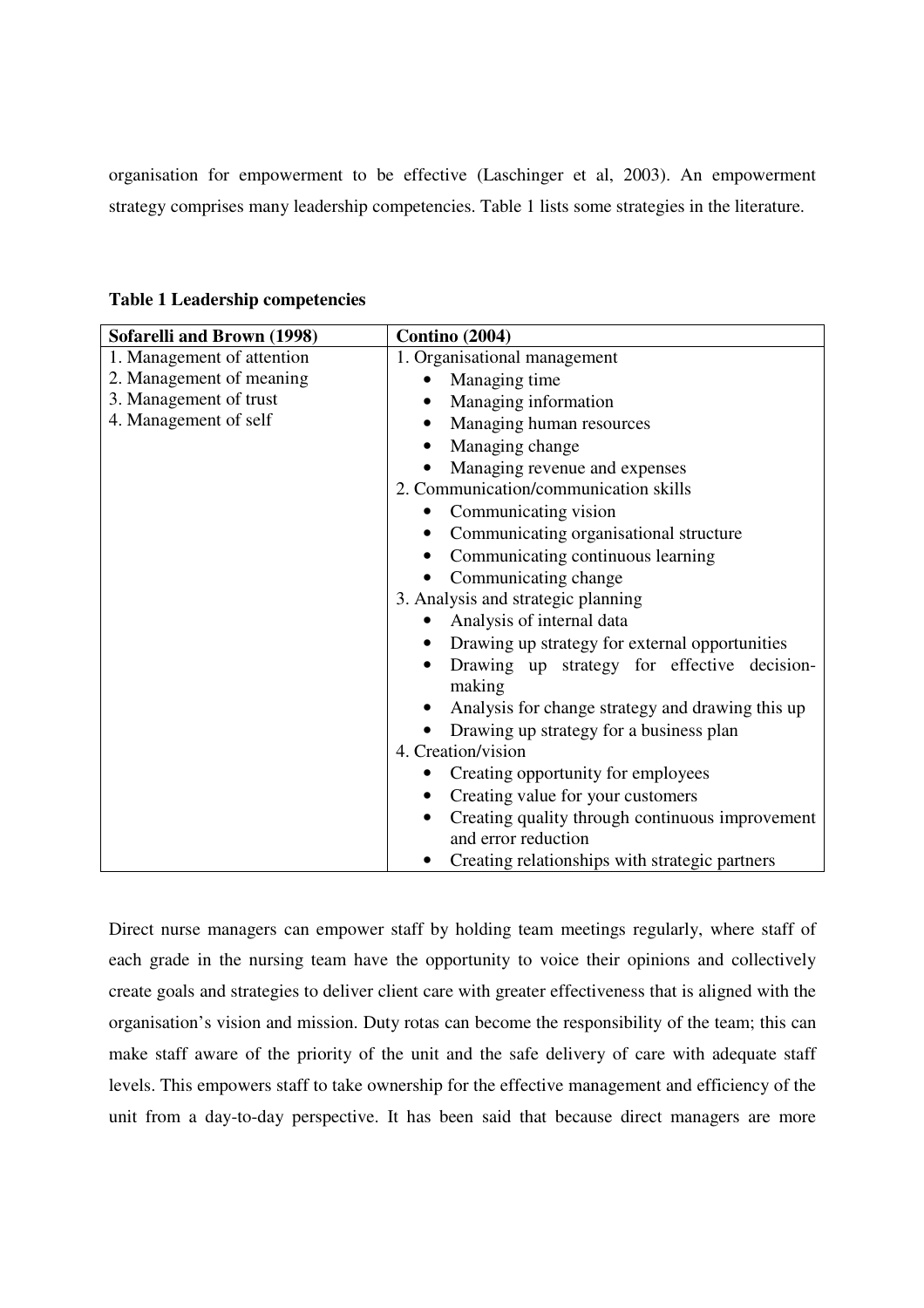involved in client care than top managers, they have a greater knowledge of the goals and strategies that could improve care, contributing significantly to the aspirations of the organisation (Doherty et al, 2010).

The Royal College of Nursing (RCN, 2009) found an absence of agreed role definitions and role conflict existed because nurse leaders were constantly balancing different aspects of their role, while lacking formal preparation and skill development. While direct leaders have theoretical responsibility for the standard of nursing care, they lack authority to guarantee this (Bradshaw, 2010). The RCN (2009) recommended supernumerary status, titles that give clear identity, an appropriate authority structure and support, with the restoration of the traditional supernumerary, authoritative, ward-sister role. However, due to the hierarchy and bureaucracy in nursing, this may be difficult; nursing does not promote freedom or professional latitude and hence impedes innovation by nurse leaders (Clegg, 2001; Kuokkanen and Leino-Kilpi, 2001; Murphy, 2005). Empowerment necessitates services to construct a supportive environment that values nurses and involves them in strategic, operational matters promoting opportunities for learning and changing, which encompasses personal and service effectiveness (Department of Health and Children, 2004). Optimising team performance is a central matter for the transformational leader (Riahi, 2011). Nurse leaders need to be more expressive, for example, through words of thanks or praise, fair workload distributions, and individualised career planning, mentoring and professional development activities to motivate followers individually (Simic, 1998; Rafferty and Griffin, 2004).

# **Conclusion**

Overall, transformational leadership is favoured as leaders have the power to produce future generations of successful leaders who have the proficiency to create effective solutions to some of the profession's most crucial issues (Ward, 2002). Balancing complex demands in unstable environments is at the heart of formulating healthier healthcare organisations that provide the quality of care that clients, families and communities deserve (Dixon, 1999). Leaders need to be knowledgeable and competent in strategic planning, so their efforts may be received and acknowledged at senior levels (Murphy, 2005). While transformational leadership is effective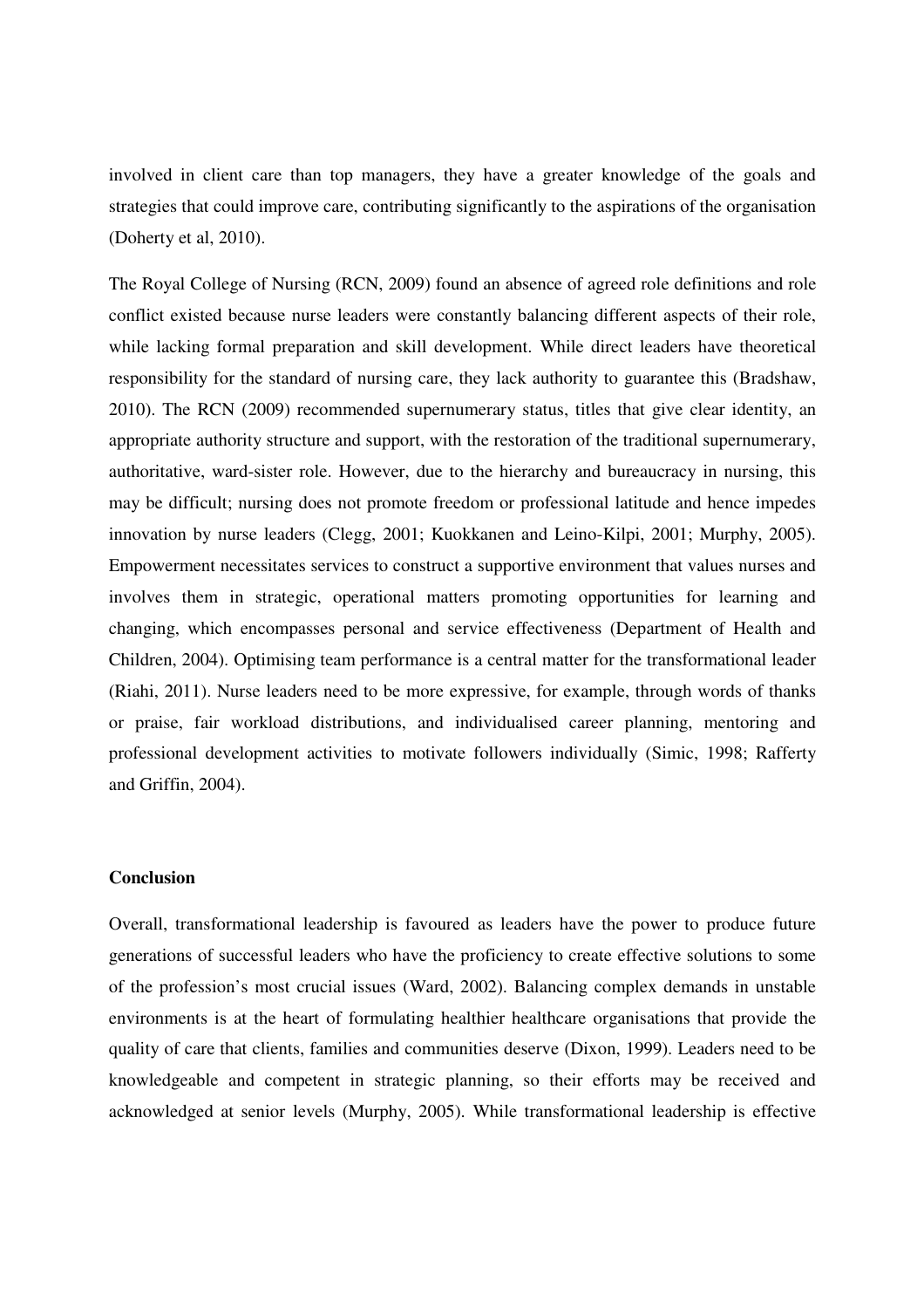regardless of culture, the level of effectiveness depends to some extent on cultural values (Spreitzer et al, 2005). Where effectiveness is seen as the relationship between one's objectives and outputs, the more these outputs contribute to the objectives, the more effective the unit is (Surakka, 2008).

While motivation and empowerment are desirable within organisations, their level needs to be in line with the expertise of the workforce. Transactional leadership within nursing has to be considered in relation to the experience and capabilities of the individual, as there may be occasions where a leader is required to intervene before mistakes occur. This may be necessary to uphold best practice, safeguard clients and comply with legal responsibilities; this recognises the leadership that enhances effectiveness most is a marriage between both transactional and transformational (Stordeur et al, 2000). Questions arise within an organisation, such as: can we be highly orientated towards achievement while at the same time being highly orientated towards staff wellbeing. It is possible that many service providers view these two general domains of organisational culture as being adversarial (Hatton et al, 1999). However, it may be that a culture of promoting staff wellbeing would result in a greater willingness on the part of staff to aim to achieve a high-quality service. Future nurse leaders need to acknowledge and value staff contributions, within flexible work environments that are family-friendly.

Continuing education needs to be accessible and equitable for all. Performance reviews should be aligned with personal development plans for each staff member; these should acknowledge every person's contributions and areas for future development that are aligned with the organisational vision and mission. Education of leaders needs to occur to assist the change and development of leadership within healthcare, and any audits of practice should include leadership audits. It is imperative that creative, passionate, effective individuals with vision, who will challenge the service, are recruited and developed within services.

Although the four dimensions of transformational leadership are interdependent, they must coexist to yield performance beyond expectations (Hall et al, 2002; Kelly, 2003). Transformational leaders are people who can create significant change in both followers and the organisation with which they are associated (Griffin, unpublished observations, 2003). They lead changes in mission, strategy, structure and culture, in part through a focus on intangible qualities such as vision, shared values and ideas, and relationship-building. They do this by articulating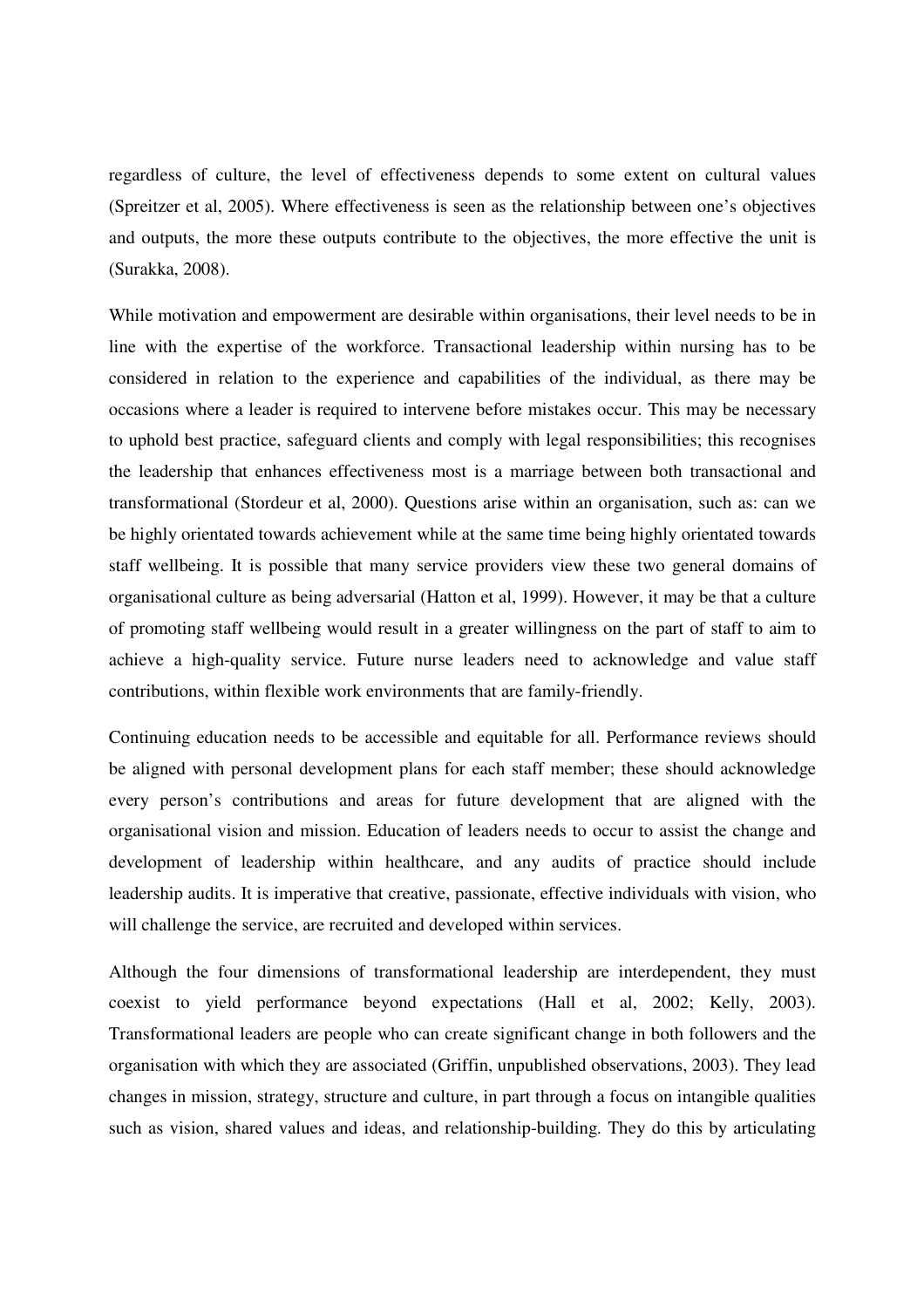the vision in a clear and appealing manner, explaining how to attain the visions, acting with confidence and optimistically, expressing confidence in the followers, emphasising values with symbolic actions, leading by example, and empowering followers to achieve the vision (Stone et al, 2004). To achieve this, nurse leaders must possess specific qualities identified in Table 2.

| Sofarelli and Brown, (1998)                                                                                                                                                                                                                                                                                                                                       | Contino (2004)                                                                                                                                                                                                                                                                                                                                                  |
|-------------------------------------------------------------------------------------------------------------------------------------------------------------------------------------------------------------------------------------------------------------------------------------------------------------------------------------------------------------------|-----------------------------------------------------------------------------------------------------------------------------------------------------------------------------------------------------------------------------------------------------------------------------------------------------------------------------------------------------------------|
| Clear purpose, expressed simply<br>Value-driven<br>Strong role model<br>High expectations<br>Persistent<br>Self-knowing<br>Perpetual desire for learning<br>Love work<br>Lifelong learners<br>Identify themselves as change agents<br>Enthusiastic<br>Able to attract and inspire others<br>٠<br>Able to deal<br>with<br>complexity,<br>uncertainty and ambiguity | <b>Emotionally mature</b><br>Courageous<br>Risk-taker<br>Risk-sharing<br>$\bullet$<br>Visionary<br>Unwilling to believe in failure<br>Sense of public need<br>Listens to all viewpoints to develop<br>spirit of co-operation<br>Mentoring<br>$\bullet$<br>Effective communicator<br>$\bullet$<br>Considerate of the personal needs of<br>employees<br>Strategic |
| Sources: Tichy and Devanna (1986); Hall et al (2002); Stone et al (2004).                                                                                                                                                                                                                                                                                         |                                                                                                                                                                                                                                                                                                                                                                 |

|  | Table 2. Qualities of transactional nurse leaders |  |
|--|---------------------------------------------------|--|
|  |                                                   |  |

## **Key points**

- Transformational leadership recognises the importance of rewards, but goes further to satisfy the emotional and intellectual needs of staff.
- Transformational leaders create supportive environments where responsibility is shared and staff feel safe to take risks to become creative and innovate.
- It has four components: idealised influence; inspirational motivation; intellectual stimulation; individual consideration.
- Transformational leaders have to be confident and communicate their vision to staff while acknowledging organisational constraints.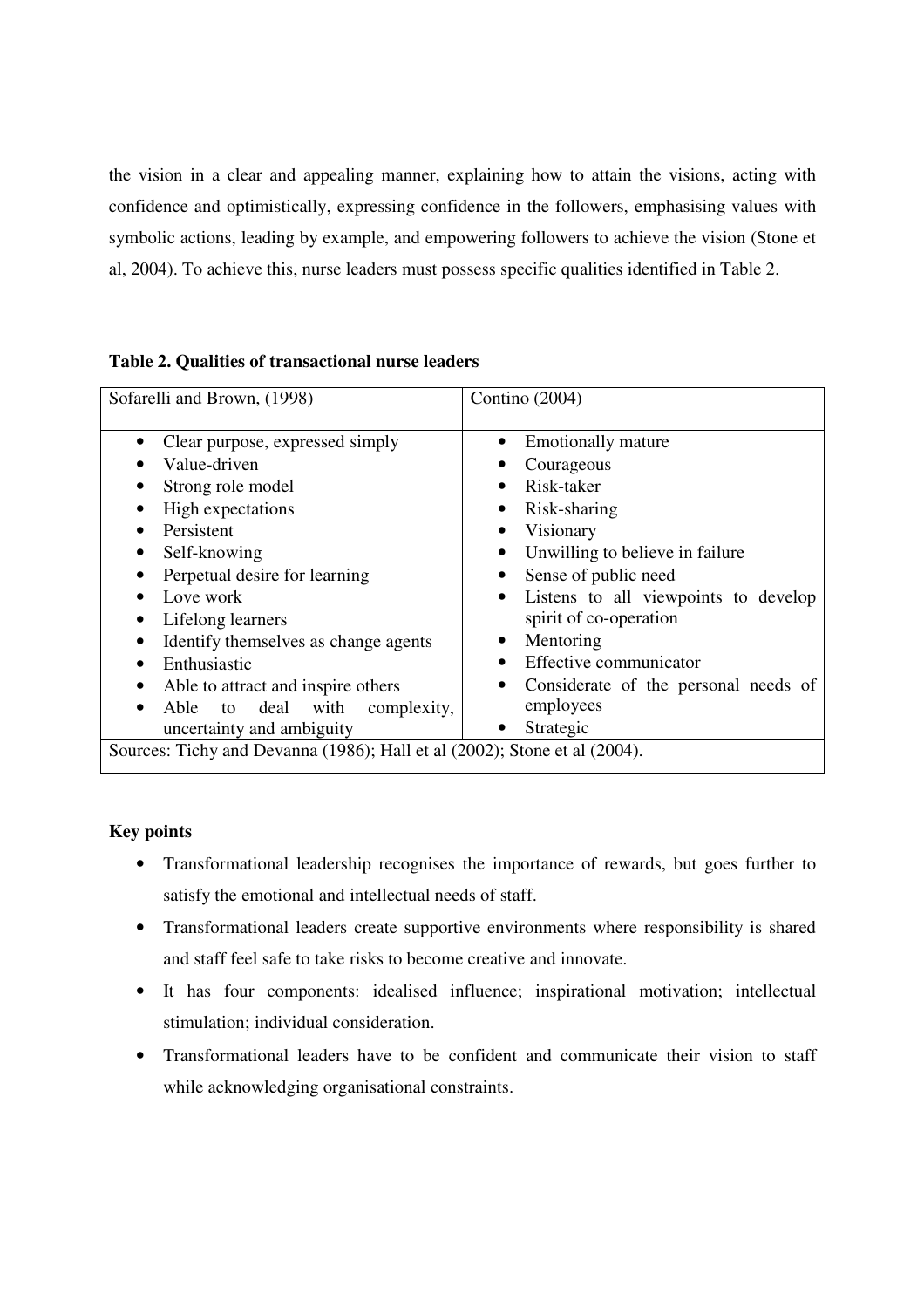- Adaptive nurse leadership is now required by organisations, but this has been restricted by hierarchy and bureaucracy, and because nursing has not promoted professional latitude.
- Education is needed to encourage the development of leadership.

## **References**

An Bord Altranais (2000) Guidance to Nurses and Midwives on the Development of Policies, Guidelines and Protocols Dec 2000. An Bord Altranais, Dublin

Bally JM (2007) The role of nursing leadership in creating a mentoring culture in acute care environments. Nurs Econ 25(3): 143–8

Barbuto JE (2005) Motivation and transactional, charismatic and transformational leadership: a test of antecedents. J Leadership Organ Stud 11(4): 26–40

Bass BM (1985) Leadership and Performance Beyond Expectations. The Free Press, New York

Bass BM (1995) Theory of transformational leadership redux. Leadership Quart 6(4): 463–78

Bass BM (1997) The ethics of transformational leadership. In: Kellogg Leadership Studies Project, Transformational Leadership Working Papers. James MacGregor Burns Academy of Leadership Press: College Park, Maryland

Bass BM (1998) Transformational Leadership: Industry, Military and Educational Impact. Lawrence Erlbaum Associates, Mahwah, New Jersey

Bass BM, Avolio BJ, Jung DI, Berson Y (2003) Predicting unit performance by assessing transformational and transactional leadership. J Appl Psychol 88(2): 207–18

Bass BM, Riggio RE (2006) Transformational Leadership. 2nd edn. Lawrence Erlbaum Associates, Mahwah, New Jersey

Bass BM, Steidlmeier P (2006) Ethics, Character, and Authentic Transformational Leadership. Binghamton University, New York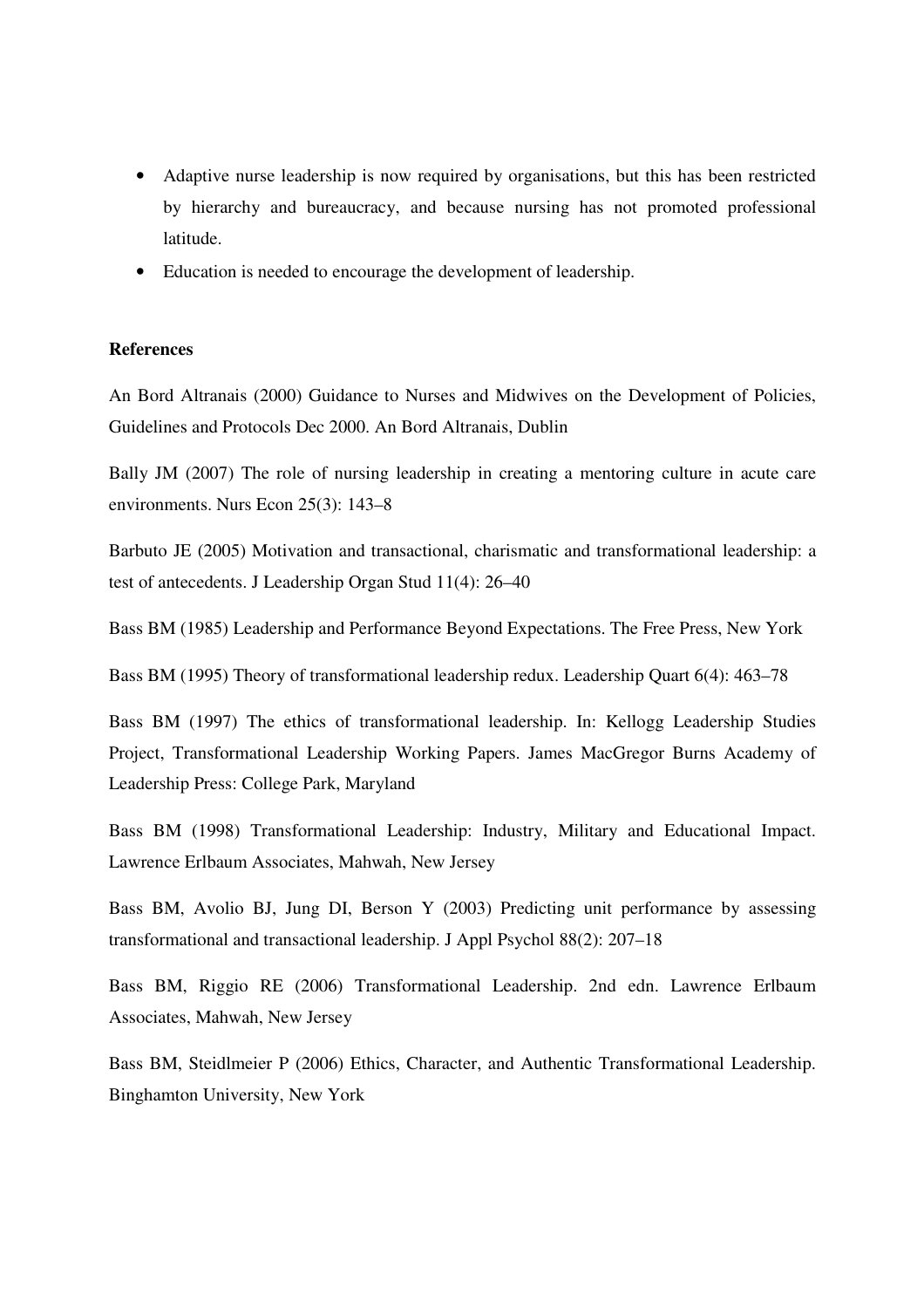Bishop V (2009) What is leadership? In: Bishop V, Leadership for Nursing and Allied Health Care Professions. Open University Press, Berkshire: 8–31

Bowles A, Bowles NB (2000) A comparative study of transformational leadership in nursing development units and conventional clinical settings. J Nurs Manag 8(2): 69–76

Bradshaw A (2010) Is the ward sister role still relevant to the quality of patient care? A critical examination of the ward sister role past and present. J Clin Nurs 19(23–24): 3555–63

Bryant SE (2003) The role of transformational and transactional leadership in creating, sharing and exploiting organizational knowledge. J Leadership Organ Stud 9(4): 32–44

Burns JM (1978) Leadership. Harper and Row, New York

Carney M (2011) Influence of organizational culture on quality healthcare delivery. Int J Health Care Qual Assur 24(7): 523–39

Casida J, Parker J (2011) Staff nurse perceptions of nurse manager leadership styles and outcomes. J Nurs Manag 19(4): 478–86

Clegg A (2000) Leadership: improving the quality of patient care. Nurs Stand 14(30): 43–45

Clegg A (2001) Occupational stress in nursing: a review of the literature. J Nurs Manag 9(2): 101–6

Contino DS (2004) Leadership competencies: knowledge, skills, and aptitudes nurses need to lead organizations effectively. Crit Care Nurs 24(3): 52–64

Department of Health and Children (2004) Final Report of the Empowerment of Nurses and Midwives Steering Group—an Agenda for Change. Government Publications Stationery Office, Dublin. www.dohc.ie/publications/empower.html (accessed 25 October)

Dignam D, Duffield C, Stasa H, Gray J, Jackson D, Daly J (2012) Management and leadership in nursing: an Australian educational perspective. J Nurs Manag 20(1): 65–71

Dixon DL (1999) Achieving results through transformational leadership. J Nurs Adm 29(12): 17–21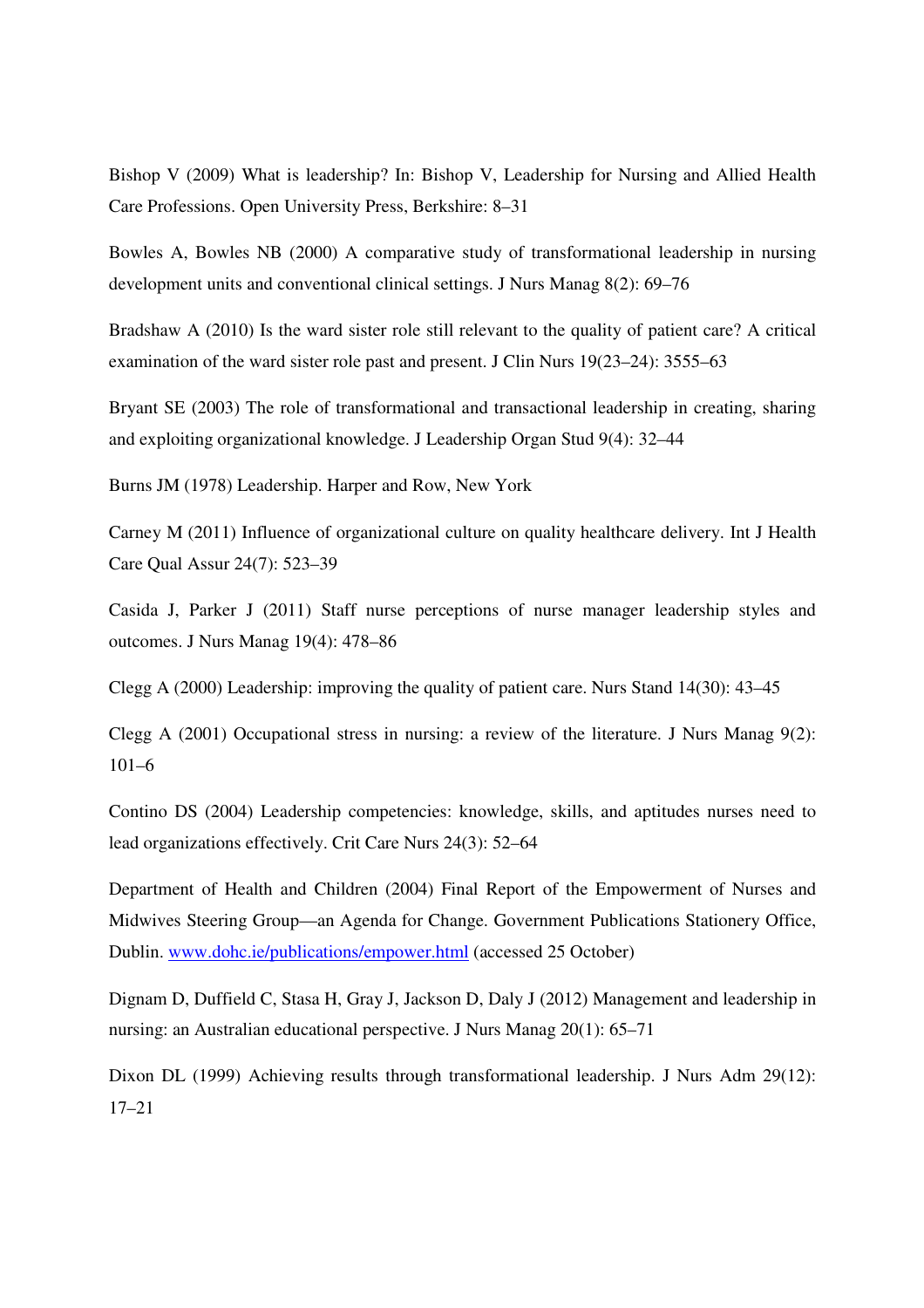Doherty C, Gatenby M, Hales C (2010) Role of the ward sister: tensions, pressures and opportunities. Nurs Stand 24(51): 35–40

Doody CM, Doody O (2011) Introducing evidence into nursing practice: using the IOWA model. Br J Nurs 20(11): 661–4

Downton JV (1973) Rebel Leadership: Commitment and Charisma in a Revolutionary Process. Free Press, New York

Force MV (2005) The relationship between effective nurse managers and nursing retention. J Nurs Adm 35(7–8): 336–41

Gellis ZD (2001) Social work perceptions of transformational and transactional leadership in health care. Soc Work Res 25(1): 17–25

Gheith NA-R (2010) Reconstructing organization culture through enforcing head nurses' transformational leadership style. Australian J Basic Appl Sci 4(6): 1288–96

Government of Ireland (1998) A Report of the Commission on Nursing. A Blueprint for the Future. Government Publications Stationery Office, Dublin. www.lenus.ie/hse/handle/10147/46443 (accessed 25 October)

Griffin D (2003) Transformational Leadership. http://desgriffin.com/leadership/transform (accessed 29 October)

Hall J, Johnson S, Wysocki A, Kepner K (2002) Transformational Leadership: the Transformation of Managers and Associates. Institute of Food and Agricultural Sciences, University of Florida. http://edis.ifas.ufl.edu/pdffiles/HR/HR02000.pdf (accessed 25 October 2012)

Hatton C, Rivers M, Mason H et al (1999) Organizational culture and staff outcomes in services for people with intellectual disabilities. J Intell Disabil Res 43(Pt 3): 206–18

Hay I (2006) Transformational Leadership: Characteristics and Criticisms. School of Geography, Population and Environmental Management, Flinders University, Adelaide.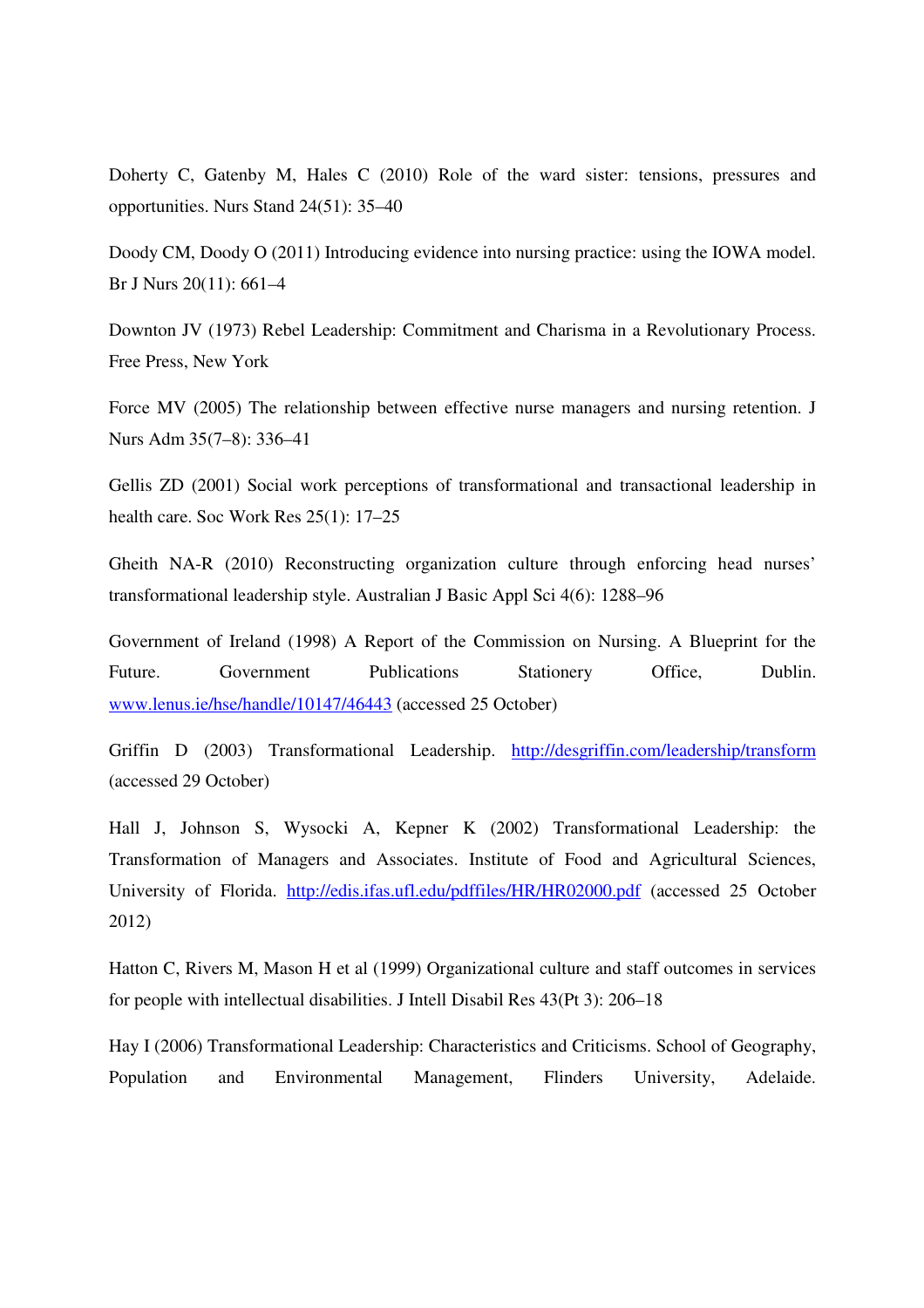www.leadingtoday.org/weleadinlearning/transformationalleadership.htm (accessed 25 October 2012)

Ilies R, Curşeu PL, Dimotakis N, Spitzmuller M (2012) Leaders' emotional expressiveness and their behavioural and relational authenticity: effects on followers. European J Work Organizational Psychology, 17 January 2012. http://dx.doi.org/10.1080/1359432X.2011.626199 (accessed 29 October 2012)

Jooste K (2004) Leadership: a new perspective. J Nurs Manag 12(3): 217–23

Judge TA, Piccolo RF (2004) Transformational and transactional leadership: A meta-analytic test of their validity. J Appl Psychol 89(5): 755–68

Kelly M (2003) Academic advisers as transformational leaders. The Mentor, 1 January. http://dus.psu.edu/mentor/030101mk.htm (accessed 25 October 2012)

Kerfoot K (2002) On leadership: from motivation to inspiration leadership. Dermatol Nurs 14(2): 126–7

Kuokkanen L, Leino-Kilpi H (2001) The qualities of an empowered nurse and the factors involved. J Nurs Manag 9(5): 273–80

Laschinger HK, Almost J, Tuer-Hodes D (2003) Workplace empowerment and magnet hospital characteristics making the link. J Nurs Adm 33(7–8): 410–22

Maslow AH (1954) Motivation and Personality. Harper and Row, New York

Maslow AH (2000) The Maslow Business Reader. John Wiley and Sons, New York

Moody RC, Pesut DJ (2006) The motivation to care: application and extension of motivation theory to professional nursing work. J Health Organ Manag 20(1): 15–48

Murphy L (2005) Transformational leadership: a cascading chain reaction. J Nurs Manag 13(2): 128–36

Northouse PG (2010) Leadership: Theory and Practice. 5th edn. Sage Publications, London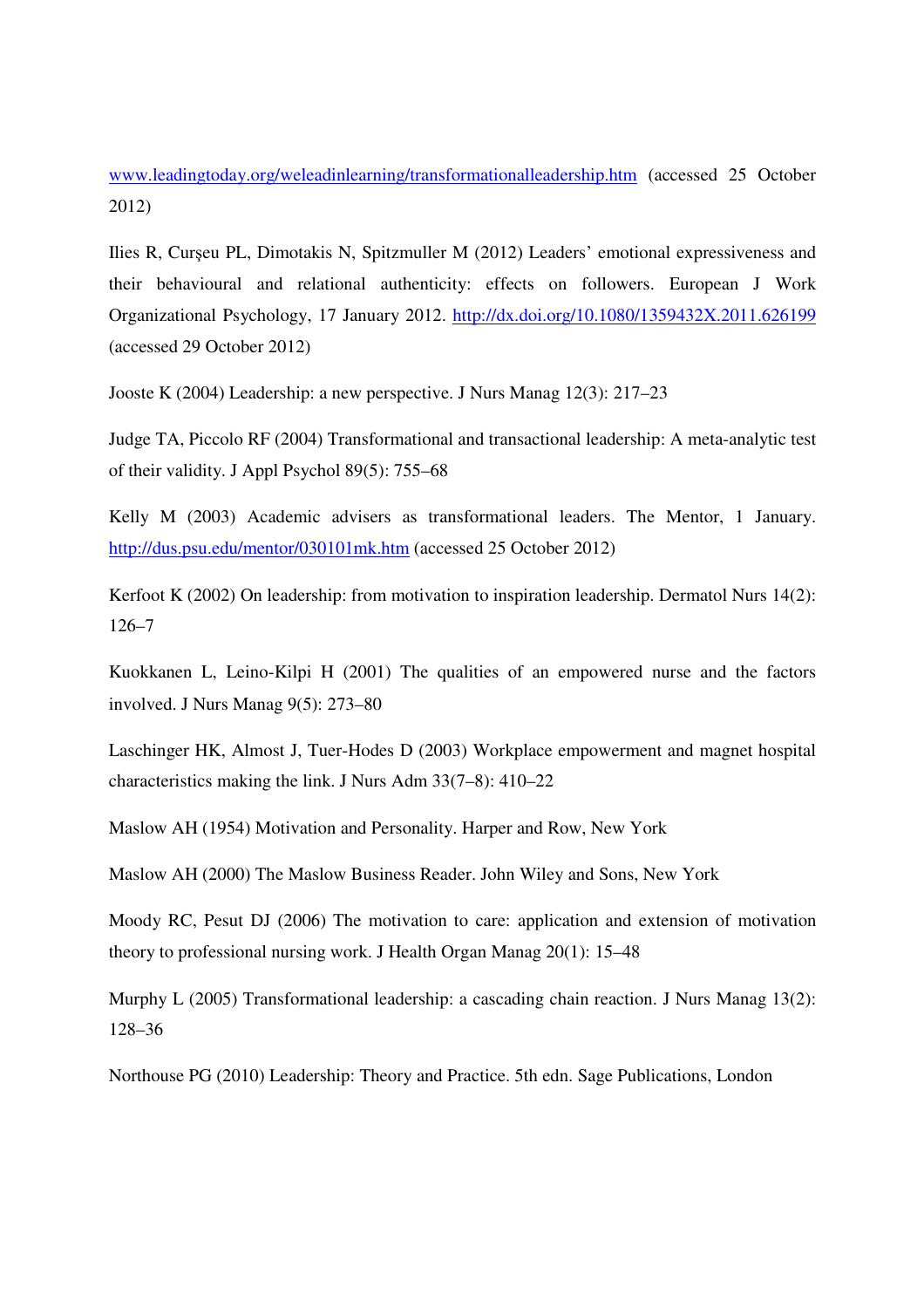Oshagbemi T, Gill R (2004) Differences in leadership styles and behaviour across hierarchical levels in UK organisations. Leadership Organization Development J 25(1): 93–106

Porter-O'Grady T (1992) Transformational leadership in an age of chaos. Nurs Admin Q 17(1): 17–24

Porter-O'Grady T (1997) Process leadership and the death of management. Nurs Econ 15(6): 286–93

Rafferty AE, Griffin MA (2004) Dimensions of transformational leadership: Conceptual and empirical extensions. Leadership Quart 15(3): 329–54

Ralston R (2005) Transformational leadership: leading the way for midwives in the 21st century. RCM Midwives 8(1): 34–7

Riahi S (2011) Role stress amongst nurses at the workplace: concept analysis. J Nurs Manag 19(6): 721–31

Rolfe P (2011) Transformational leadership theory: what every leader needs to know. Nurs Leader 9(2): 54–7

Royal College of Nursing (2009) Breaking Down Barriers, Driving Up Standards. The Role of the Ward Sister and Charge Nurse. Royal College of Nursing, London

Salanova M, Lorente L, Chambel MJ, Martínez IM (2011) Linking transformational leadership to nurses' extra-role performance: the mediating role of self-efficacy and work engagement. J Adv Nurs 67(10): 2256–66

Scherb CA, Specht JK, Loes JL, Reed D (2011) Decisional involvement: staff nurse and nurse manager perceptions. West J Nurs Res 33(2): 161–79

Simic I (1998) Transformational leadership—the key to successful management of transformational organizational changes. Facta Universitas 1(6): 49–55

Sofarelli D, Brown D (1998) The need for nursing leadership in uncertain times. J Nurs Manag 6(4): 201–7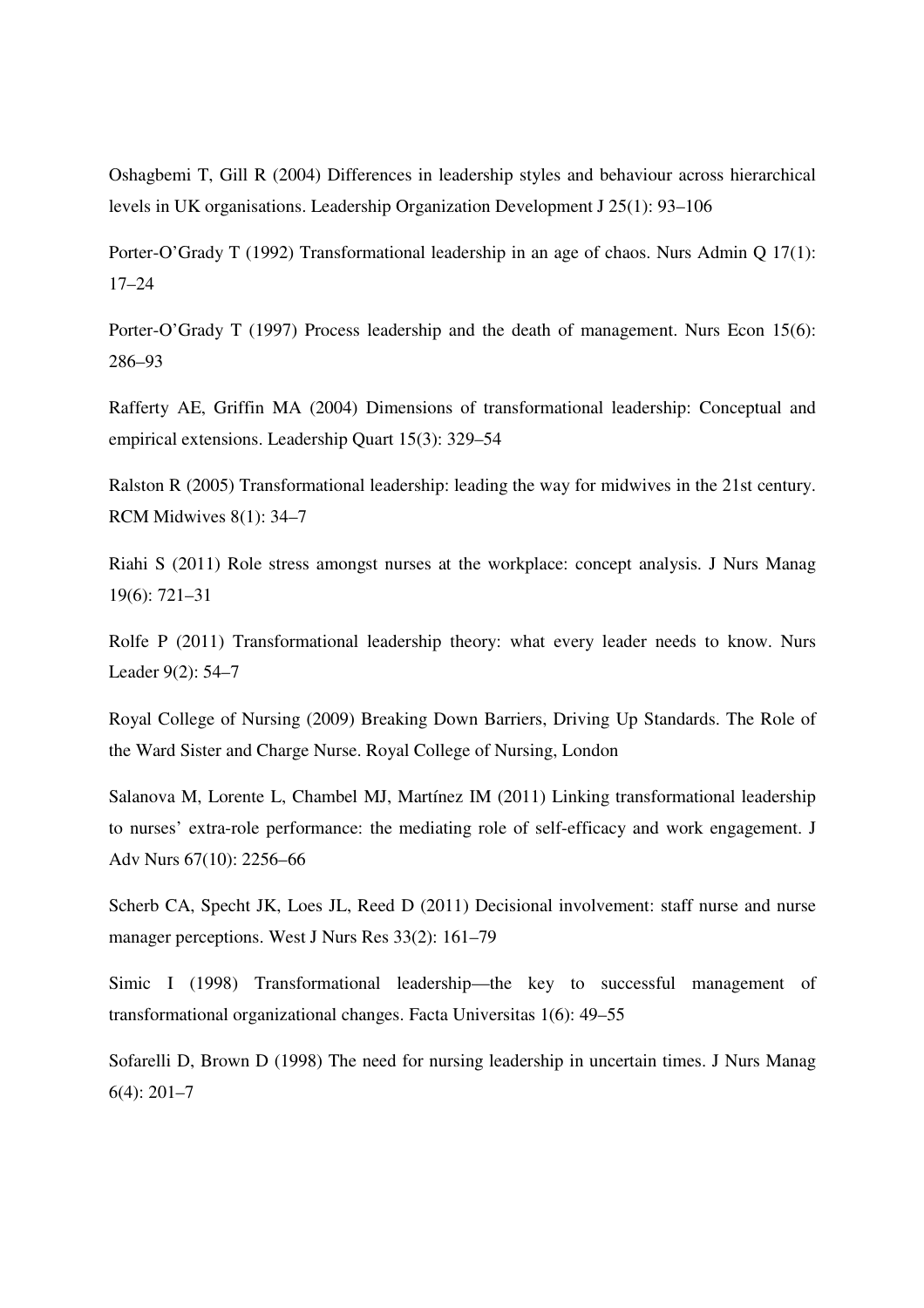Spreitzer GM, Perttula KH, Xin K (2005) Traditionality matters: an examination of the effectiveness of transformational leadership in the US and Taiwan. J Organ Behav 26(3): 205–27

Stordeur S, Vandenberghe C, D'hoore W (2000) Leadership styles across hierarchical levels in nursing departments. Nurs Res 49(1): 37–43

Sullivan EJ, Decker PJ (2009) Effective Leadership and Management in Nursing.  $7<sup>th</sup>$  edn. Pearson Education, Upper Saddle River, New Jersey

Sullivan E, Garland G (2010) Practical Leadership and Management in Nursing. Pearson Education, Harlow, Essex

Surakka T (2008) The nurse manager's work in the hospital environment during the 1990s and 2000s: responsibility, accountability and expertise in nursing leadership. J Nurs Manag 16(5): 525–34

Stone AG, Russell RF, Patterson K (2004) Transformational versus servant leadership: a difference in leader focus. Leadership Organ Dev J 25(4): 349–61

Thyer GL (2003) Dare to be different: transformational leadership may hold the key to reducing the nursing shortage. J Nurs Manag 11(2): 73–9

Tichy NM, Devanna MA (1986) The Transformational Leader. John Wiley, New York

Tomey AM (2009) Nursing leadership and management effects work environments. J Nurs Manag 17(1): 15–25

Trofino AJ (2000) Transformational leadership: moving total quality management to world-class organisations. Int Nurs Rev 47(4): 232–42

Wang G, Oh IS, Courtright SH, Colbert AE (2011) Transformational leadership and performance across criteria and levels: a meta-analytic review of 25 years of research. Group Organization Manag 36(2): 223–70

Ward K (2002) A vision for tomorrow: transformational nursing leaders. Nurs Outlook 50(3): 121–6